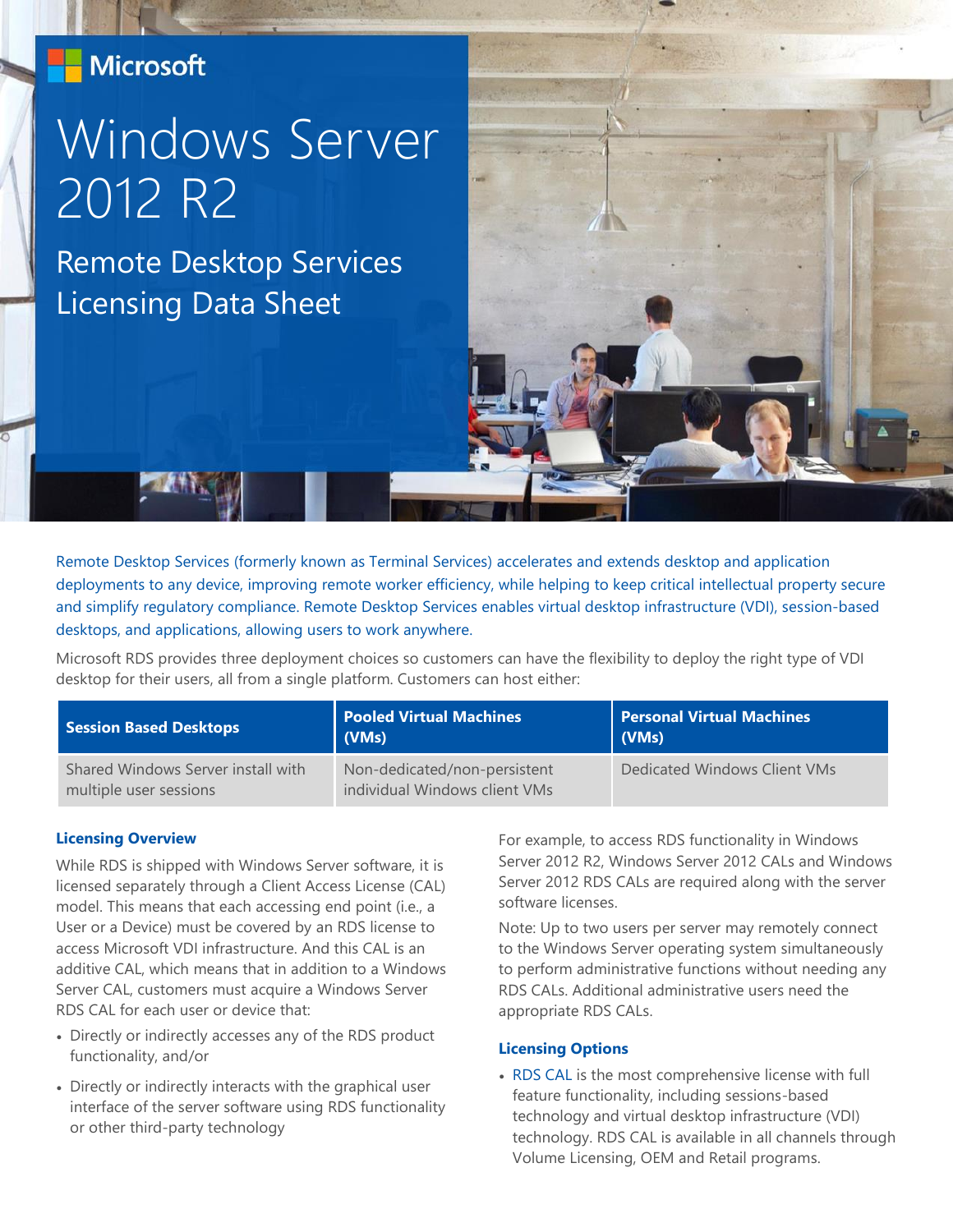## Windows Server 2012 R2



### Remote Desktop Services Licensing Data Sheet

- VDI Suite is a cost-effective subscription option that includes the management capability through System Center Virtual Machine Manager. Functionality is restricted to virtual desktop infrastructure (VDI) technology only.
- RDS CAL External Connector offers an alternate way to license end-points, i.e., per server rather than per user or device. This option provides full feature functionality and is limited to providing external users/devices access to Volume Licensing customers' servers running applications and workloads related to the customer's internal business.
- RDS Subscription Access License (SAL) is a license provided by service providers to allow access to RDS services on their shared server software in multi-tenant hosting environments. RDS SAL is acquired by service providers through the Microsoft SPLA Program.

| <b>License Option</b>                  | Per<br><b>User</b> | Per<br>$\vert$ Device $\vert$ Server | <b>Per</b> | <b>Subscription</b><br>Only |
|----------------------------------------|--------------------|--------------------------------------|------------|-----------------------------|
| <b>RDS CAL</b>                         |                    |                                      |            |                             |
| VDI Suite*                             |                    |                                      |            |                             |
| <b>RDS CAL External</b><br>Connector** |                    |                                      |            |                             |
| <b>RDS SAL</b>                         |                    |                                      |            |                             |

*\*VDI Suite provides RDS CAL (restricted to VDI only) and a System Center Configuration Manager (SCCM) Client Management License (restricted to VMM use only).*

All licenses (except VDI Suite) include the rights to use App-V with Remote Desktop Sessions/Terminal Server technology.

#### **Pricing Overview**

The pricing for a single RDS client access license (L) is:

| <b>Open NL ERP Price</b>       |          |
|--------------------------------|----------|
| Device CAL (L)                 | \$102    |
| User CAL (L)                   | \$118    |
| VDI Suite w/o MDOP (per month) | \$1.07   |
| RDS External Connector (L)     | \$10,180 |

*Open No Level (NL) ERP. For specific pricing, contact your Microsoft reseller. Microsoft does not determine pricing or payment terms for licenses acquired through resellers.*

#### **RDS User CALs Extended Rights through Software Assurance**

Today, RDS CALs permit remote access to the Windows Server GUI (Graphical User Interface) running on a customer's on-premise server and RDS SALs (Subscriber Access License) if running on a shared-server environment. Effective January 1 2014, RDS User CALs will have Extended Rights through Software Assurance. In addition to the on-premise access, RDS User CAL customers will also be able to access the Windows Server GUI running on Windows Azure or on a third party's shared server, without acquiring a separate RDS SAL.

To leverage this benefit customers should meet following requirements:

- Maintain Software Assurance coverage on the RDS User CALs
- Use dedicated VOSE (Virtual Operating System Environment) in Windows Azure or third party's shared servers
- Access Windows Server session-based desktops and/or applications running on shared server environments
- Limit access by internal users only i.e. by company employees, vendors and contractors and not by external users such as customers
- Assign each on-premise RDS User CAL to the same named user on Windows Azure or a third party's shared servers

This RDS User CAL Software Assurance benefit allows each User to access RDS functionality only on one shared server environment (i.e. Windows Azure or a third party server) in addition to access the respective on premise servers. The customer must acquire extra RDS SALs (Subscriber Access License) if the same User needs to access RDS functionality on additional shared server environments.

To avail this benefit, please complete and submit the License Mobility Verification form to either Windows Azure or an Authorized Mobility Partner where the hosted graphical user interface will be running. More details are available in Appendix 2 of the Software Assurance benefit section of the PUR (Product Use Rights).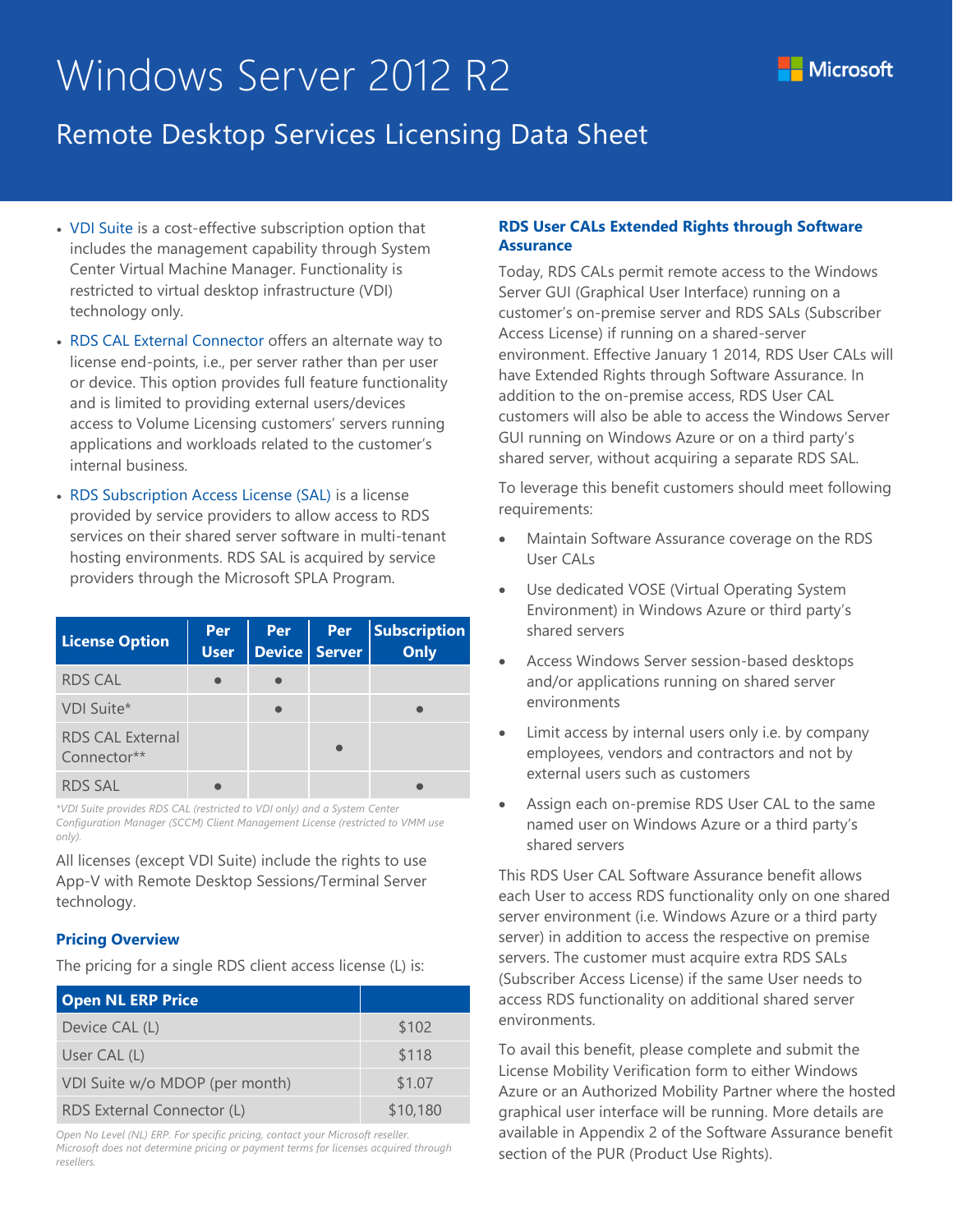## Windows Server 2012 R2



#### **RDS CAL versions**

An older version RDS CAL cannot be used to access a newer version of the corresponding server software. The only exception to this rule is when the newer server software is an R2 release. For example, a Windows Server 2012 RDS CAL can be used to access Windows Server 2012 R2 server software.

On the other hand, a newer version RDS CAL can be used to access an older version of the server software as defined in the interoperability matrix at: [http://social.technet.microsoft.com/wiki/contents/articles/](http://social.technet.microsoft.com/wiki/contents/articles/14988.rds-and-ts-cal-interoperability-matrix.aspx) [14988.rds-and-ts-cal-interoperability-matrix.aspx](http://social.technet.microsoft.com/wiki/contents/articles/14988.rds-and-ts-cal-interoperability-matrix.aspx) 

#### **Resources**

- Learn more about the licensing requirement: [http://www.microsoft.com/licensing/about](http://www.microsoft.com/licensing/about-licensing/briefs/terminal-services.aspx)[licensing/briefs/terminal-services.aspx](http://www.microsoft.com/licensing/about-licensing/briefs/terminal-services.aspx)
- Find latest Products Use Rights: [http://www.microsoftvolumelicensing.com/userights](http://www.microsoftvolumelicensing.com/userights/DocumentSearch.aspx?Mode=3&DocumentTypeId=1) [/DocumentSearch.aspx?Mode=3&DocumentTypeId](http://www.microsoftvolumelicensing.com/userights/DocumentSearch.aspx?Mode=3&DocumentTypeId=1) [=1](http://www.microsoftvolumelicensing.com/userights/DocumentSearch.aspx?Mode=3&DocumentTypeId=1)
- Learn more about the product and its latest features: [http://technet.microsoft.com/en](http://technet.microsoft.com/en-us/library/hh831447.aspx)[us/library/hh831447.aspx](http://technet.microsoft.com/en-us/library/hh831447.aspx)
- Learn more about the Software Assurance program: [http://www.microsoft.com/licensing/software](http://www.microsoft.com/licensing/software-assurance/default.aspx)[assurance/default.aspx](http://www.microsoft.com/licensing/software-assurance/default.aspx)
- Find a list of Authorized Mobility Partners to use your enhanced SA benefit: http:/[/download.microsoft.com/download/7/9/b/79](http://download.microsoft.com/download/7/9/b/79bd917e-760b-48b6-a266-796b3e47c47a/Authorized_Mobility_Partners.pdf) [bd917e-760b-48b6-a266-](http://download.microsoft.com/download/7/9/b/79bd917e-760b-48b6-a266-796b3e47c47a/Authorized_Mobility_Partners.pdf) [796b3e47c47a/Authorized\\_Mobility\\_Partners.pdf](http://download.microsoft.com/download/7/9/b/79bd917e-760b-48b6-a266-796b3e47c47a/Authorized_Mobility_Partners.pdf)
- Purchase or renew RDS CAL licenses through Microsoft Partners: [http://www.microsoft.com/licensing/how-to](http://www.microsoft.com/licensing/how-to-buy/how-to-buy.aspx)[buy/how-to-buy.aspx](http://www.microsoft.com/licensing/how-to-buy/how-to-buy.aspx)

#### **Frequently Asked Questions (FAQ)**

#### **Q: How do I license Windows desktop operating system with VDI?**

A: If you are accessing the virtual Client OS (Windows) through your VDI infrastructure, it always requires a license regardless of the VDI technology used, whether RDS, Citrix XenDesktop, VMware View or others. For example, pooled and personal virtual machine based deployments access Windows Client desktops, and hence they require a Windows license for the virtual desktop in addition to the RDS license.

Windows for virtual desktops is licensed by access device. In the case of a primary work device, Software Assurance (SA) is recommended if the device uses Windows Pro, or else Virtual Desktop Access (VDA) is recommended if it is a thin-client or a non-Windows device. If the device is a secondary work device then a Companion Subscription License (CSL) is recommended.

For details, please read the following: [http://www.microsoft.com/licensing/about](http://www.microsoft.com/licensing/about-licensing/briefs/win8-virtual.aspx)[licensing/briefs/win8-virtual.aspx](http://www.microsoft.com/licensing/about-licensing/briefs/win8-virtual.aspx)

#### **Q: How do I license Microsoft Office in an RDS environment?**

A: If you are accessing any proprietary application through your VDI infrastructure, it may require a license in addition to the RDS license.

Microsoft licenses its on-premises desktop applications on a per-device basis. Per-device licensing means a customer must obtain a license for each device on or from which the product is used or accessed. For example, when a desktop application is accessed remotely across an organization using Windows Server Remote Desktop Services, a separate desktop application license is generally required for each device from which the application is accessed.

To learn more about licensing Microsoft Office on RDS, please read: [http://www.microsoft.com/licensing/about](http://www.microsoft.com/licensing/about-licensing/briefs/remote-desktop-services.aspx)[licensing/briefs/remote-desktop-services.aspx](http://www.microsoft.com/licensing/about-licensing/briefs/remote-desktop-services.aspx)